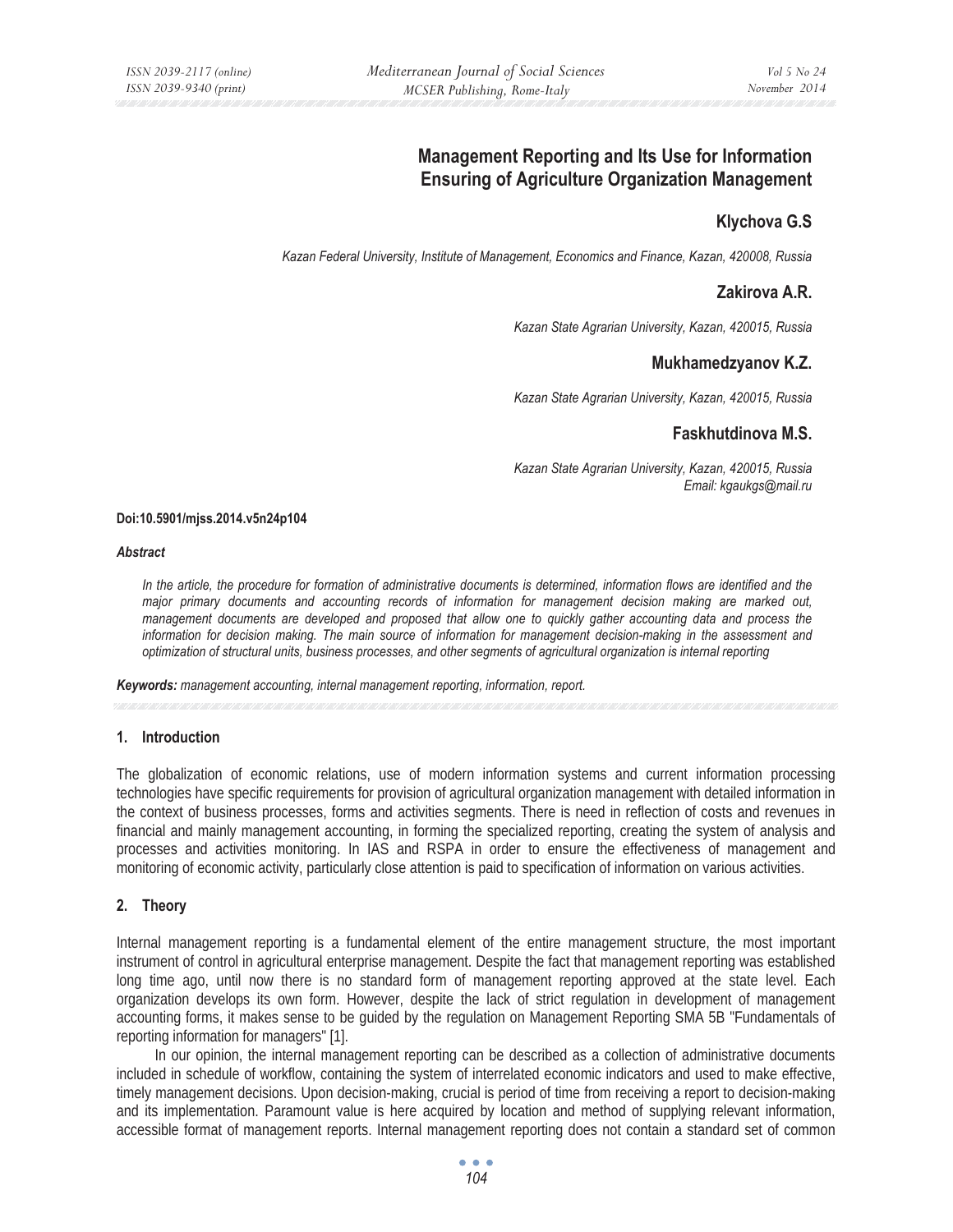shapes and is strictly individual.

Internal management reporting is an integral part of the overall accountability of enterprise and is marked out on the basis of such classification attribute, as the purpose of drawing up. In most agricultural organizations there is shared responsibility of heads of various departments for various tasks, the achievement of planned results in the overall management structure. This dividing of responsibility, as a rule, has a hierarchical structure, which is conventionally divided into three levels:

- Operational (lower) level. When planning at this level, very detailed information arrives relating directly to the current time, i.e., decisions in respect of accounts receivable and payable, payroll; complaints and claims from customers (clients), works schedule (plan) performance, identification and analysis of deviations of actual results from the planned ones actually have short-term nature. In agriculture, the operational management level is presented mostly by foremen, who reflect business operations in primary documents and further apply them to their management activities;
- Tactical (middle) level studies the effectiveness of resources use to achieve better results. Decisions are made in relation to: procurement, location (store) of stocks of raw materials and finished products, sales (based on the results of analysis), cash flows forecast. The experts at this level of management include shops executives, various specialists (agronomists, engineers, zootechnicians, etc.), who use accounting information directly from the source documents and registers;

- Strategic (top) level is aimed at the long-term prospects, involves decisions making about the organization as a whole and determines the direction of development of organization in future. Decisions are made in respect to: investments in different projects; entering new markets (development of potential markets); forecasting and budgeting. In agricultural companies, top-level management, which is represented by managers and senior staff, requires systematic information in the form of such qualitative indicators as crop production, animal productivity, labor costs and so on. These parameters can be obtained either from the primary documents, accounting records, or may be designed according to special formulas. On the basis of intensive use of these indicators it is possible to make effective management decisions, to detect and timely remove deviations [3].

When setting the workflow, one must keep to the following sequence: analysis of accounting information movement; workflow schedule formation; binding to specific employees of the enterprise the responsibility for records management; preparation of reporting activities schedule; preparation of notifications to the persons responsible for workflow implementation.

For agricultural organization management it is important to chose the way of reporting information presenting, which is directly influenced by the content of information defined and provided, and methods of its acquiring and transfer, requirements of reports users, etc. The most of administrative documents are presented traditionally in tabular form on paper. But one can also use such methods as presentation on display, with colored charts and graphs, and other means of demonstration.

The frequency of reporting for management is of great importance. In agriculture, as in other industries, it depends on the time during which the information is relevant and useful to make effective management decisions. Thus, the frequency of submission of reporting information and formation of management reports in crop production is directly influenced by such factors as seasonality of production and duration of production cycle. For example, part of management information on the progress of harvest, carried out in relatively short time, should come to users in real-time, each time it changes. Of course, the most of indicators of management accounting and reporting does not require such efficiency. Thus, data on production of stock-raising products, spoilage, deviations from standards and targets, amount of products sold and their cost are usually presented on a daily or weekly basis.

One may draw conclusions about the profitability and efficiency of certain types of products, services of industrial and auxiliary production based on monthly reports. In any case, management reporting systems need to be developed with account for the needs of leaders of various levels of management in reporting they need for its presenting in the shortest time after the end of the reporting period.

In order to make effective management decisions more informative and sufficient, we consider it is necessary to include in reports the indicators of planned (standard) or similar data of past periods. A comparison with the planned values allows us to estimate its performance and identify the causes of discrepancies, which can be caused by wrong planning and inaccuracy of forecasting. The comparison of management reporting data of past periods, comparison with indicators of advanced enterprises, industry market values present significant addition to management reporting and also have a special value and practical significance.

Farm management requires accurate and up to date information about all changes taking place in presence and movement of fixed assets, intangible assets, inventories, animals for breeding and fattening, production costs and yield of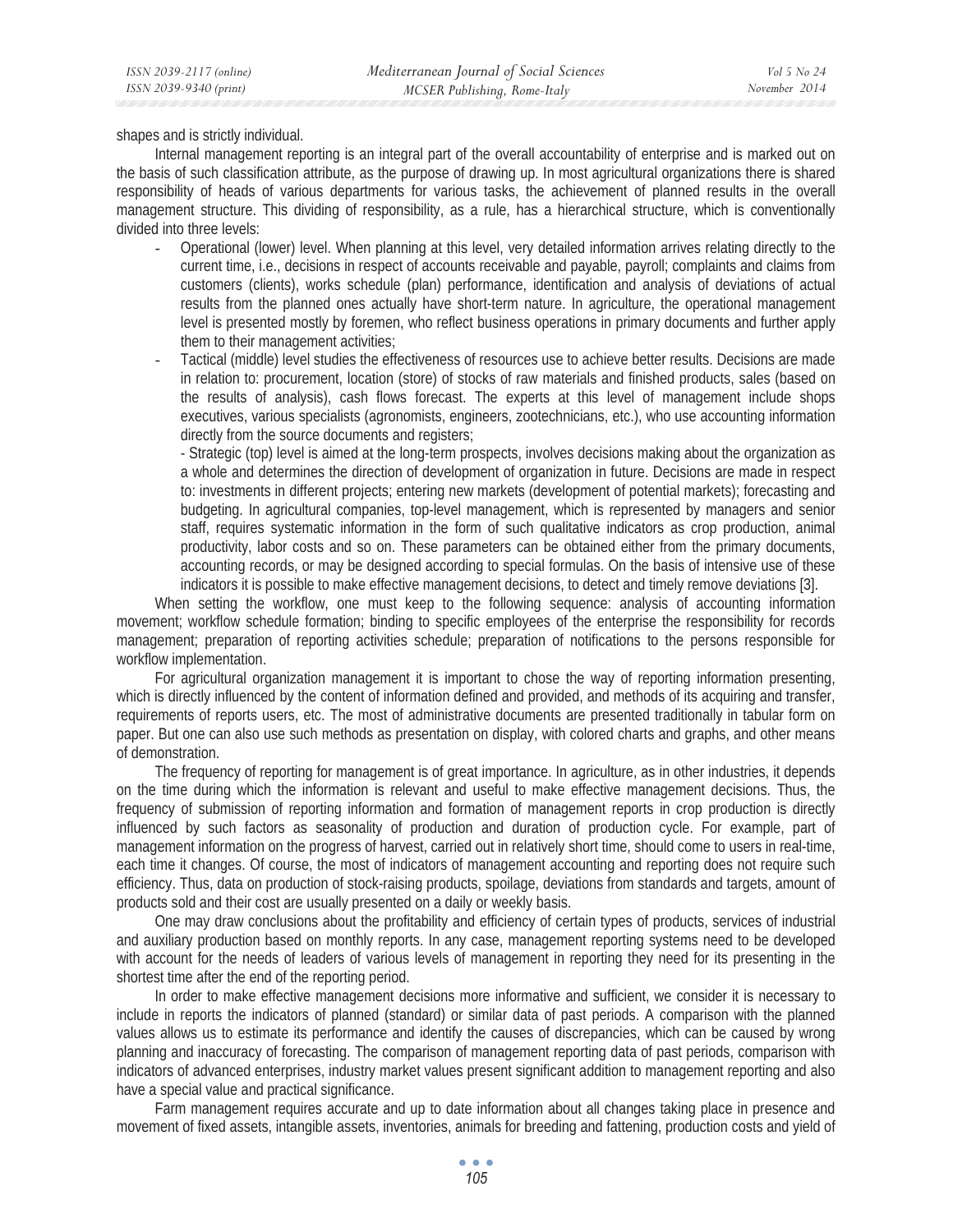| ISSN 2039-2117 (online) | Mediterranean Journal of Social Sciences | Vol 5 No 24   |
|-------------------------|------------------------------------------|---------------|
| ISSN 2039-9340 (print)  | MCSER Publishing, Rome-Italy             | November 2014 |

agricultural products, etc. Using this information, officials can make reasonable and cost-effective management decisions. As is known, one of the objectives of accounting is to provide accounting information for internal users. This information is generated at the following stages of accounting process:

- 1. Documentation of operations is characterized by collection of information on financial activities of organization. Since the primary documents contain primarily the reporting information that may be not enough for effective management decisions making, it may be necessary to supplement the primary document or create a new managerial document.
- 2. Grouping and ordering of reporting information are characterized by technical processing and systematization of reporting information based on the chart of accounts of financial and economic activities of agribusiness organizations.
- 3. Formation of certain forms of accounting reporting, including internal reporting of agricultural organization used in management process.
- 4. Application of reporting and accounting information in the analysis of financial and economic activities of agricultural organization [4].

Managerial document is the main form of information provision to managers of organization and as the primary accounting documents it must contain the obligatory entries: name of document, name of organization, indicators (their calculations or interpretation of economic sense if applicable), conclusions and recommendations, the date of compilation, names of posts responsible for the information provided, and their signatures.

There are the following stages of internal management report [6]: 1) defining the purpose of providing information for the head; 2) determination of the level of management for which the administrative document is composed; 3) determining the division of the organization for which the managerial document is drawn up; 4) creating a list of indicators that most fully and objectively satisfy the requirements of the head for information; 5) calculation of indicators and their inclusion into the managerial document. On the basis of the above stages of managerial document creating, we have developed formats of internal management reports for major reporting objects of agriculture organization.

### **3. Results**

When making a decision on each of the processes of assets management (purchase, repair, replacement, sale, improvement, etc..), various alternative solutions arise. To make the most effective solutions of the proposed ones, calculations for each of them should be prepared. Also, when preparing estimates for management decisions, unused production capacity should be taken into account, details of which can be obtained from technical documentation for fixed assets. Typically, accounting of this information is performed by economic planning service of organization. In preparation of managerial decision one must take into account that non-used production capacities generate extra costs for their maintenance, which consequently increases the cost; in organization loss of income occurs that it could have got, if all the production facilities have been used for its intended purpose; unused production capacity provide organizations with some flexibility in decision-making on output. In this regard, taking into account the demands of efficiency, effectiveness and comparability, we have developed a management report format for agricultural enterprises, which presents the analytical table, designed in such a way as to combine several forms of managerial documents [5].

Table 1 provides a report on fixed assets, comprising administrative data on fixed assets. This document contains information about the intended and actual availability of fixed assets, useful and actual period of their operation, the amount of accumulated depreciation. Also, it includes quality characteristics, such as functional depreciation, external depreciation, performance. Functional depreciation - reducing of consumer appeal of certain properties of an object, caused by the development of new technologies in production of similar machines or equipment. Reducing the attractiveness of the object as a result of these reasons entails its impairment. When determining the functional depreciation of tractors and equipment one must be guided by the following rules:

- Machinery and equipment previously used and not in demand in the market up to 10%;
- If at the time of inspection production of the equipment of estimated modification is stopped, then from 5 to 30% and additionally up to 15%, if production of spare parts is stopped for the equipment being evaluated of this model.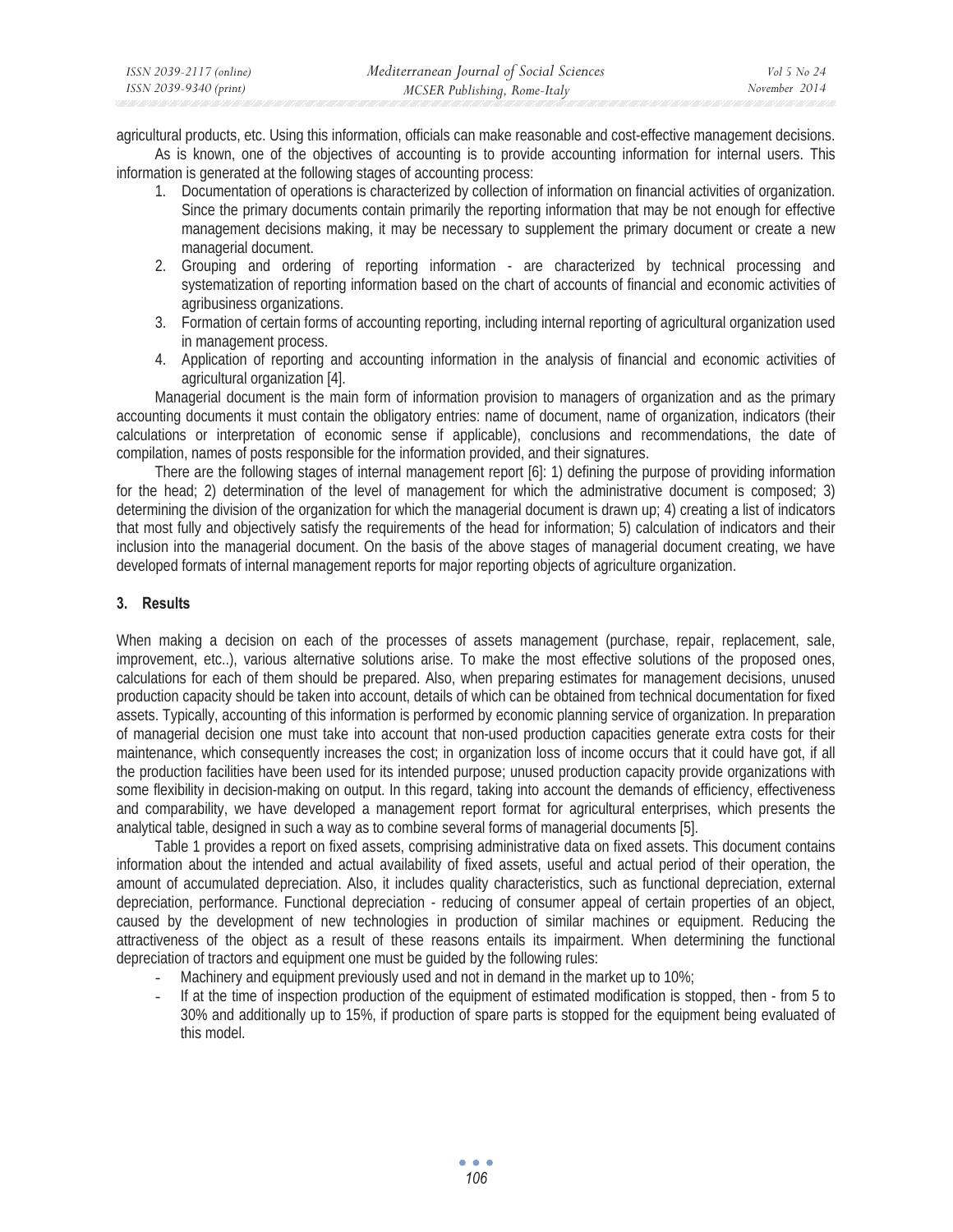#### **Table 1.** Report on fixed assets

| Name of Fixed                                                   |               | <b>Actual Availability</b> | Actual         | Expected       |      | Depreciation,    | Functional | External                                                          | Efficiency                                                                        |  |
|-----------------------------------------------------------------|---------------|----------------------------|----------------|----------------|------|------------------|------------|-------------------------------------------------------------------|-----------------------------------------------------------------------------------|--|
| Assets                                                          | <b>Number</b> | Cost, thou. Rub            | Life.<br>Years | Life,<br>Years | $\%$ | Thousand<br>Rub. | Wear, %    | Wear                                                              |                                                                                   |  |
| Bulldozer crawler<br>tractor DT-75N<br>based<br>"Kazakhstanets" |               | 200                        |                | 20             | 85   | 1133             | 10         | No obvious<br>signs of<br>impact of<br>outer wear is<br>revealed. | technical level<br>is low; annual<br>checkup;<br>Repair - once<br>in three years. |  |

Performance of machines is defined by technical level of products, system of checkup and repairs and operating conditions.

External wear becomes apparent in the loss of cost caused by major industrial, regional, national, or global technological, socio-economic, environmental and even political shifts and changes.

As is known, one of the objectives of cost accounting is to determine the production costs for evaluation of inventories in order to create financial statements and management decisions. Such tasks of inventory accounting as control over the observance of the norms of consumption, control of correspondence of stocks to standards established by the organization, proper allocation of cost of expended in the material resources production for the objects of calculation, shall be carried out not only for the purpose of financial reporting, but also in the management of inventories.

For decision-making management the following objectives are set: organization of timely information about presence and movement of inventory; material classification conducting; materials movement control; determination of optimal level of inventory; valuation of stocks released for management decisions making; allocation of cost of material resources expended in production for the objects of calculation; analysis of variances of actual consumption of raw materials from the normative (planned) one.

To account for the inventory in agricultural organizations a number of primary documents is used: power of attorney, credit slip; act of acceptance of materials; limit fence-card and other documents. The information provided in these documents, in our opinion, would be sufficient for classification of materials and determination of optimal inventory levels. In addition, one can analyze the supply of tangible assets, for which we propose the following form of management report (Table 2).

|                  |                                         |                                                             |        | Scope of supply |      |               |      |            |     |
|------------------|-----------------------------------------|-------------------------------------------------------------|--------|-----------------|------|---------------|------|------------|-----|
| Type of material | <b>Suppliers</b>                        | <b>Quality Specifications</b>                               | Price, | plan            |      | reporting     |      | on accrual |     |
| values           |                                         |                                                             | rub    |                 |      | period        |      | basis      |     |
|                  |                                         |                                                             |        | rub.            | $\%$ | rub.          | $\%$ | rub.       | 0/  |
| Thermal          | LLC.                                    | Wicker glass-optical thread, covered with                   | 2304   |                 |      | 2304 100 2304 |      | 100 6912   | 100 |
| protection       | "Selkhozzapchasti »                     | silicone rubber layer                                       |        |                 |      |               |      |            |     |
|                  | Agricultural tires LLC "Selkhoztekhnika | Diagonal design with all-metal frame, in<br>chamber version | 1200   |                 |      | 1200 100 1200 |      | 100 6000   | 100 |

**Table 2.** Report on supply of tangible assets

As for inventory management, we have developed a report form (Table 3), which is based on cards of materials reporting, statements of reporting balances of inventory in storage areas, report on movement of inventory items in storage. This document is to be drawn in the form of a register of all kinds of materials and may include such factors as product name, item number, unit of measure, rate of stock, income, consumption and residue materials at the end of the reporting period. Indicators in the management report must be adjusted in accordance with inventory data.

**Table 3.** Report on inventories

| Material                 |           | Unit of     | Norm                        |       | income         | consumption |                   |          |       |                |
|--------------------------|-----------|-------------|-----------------------------|-------|----------------|-------------|-------------------|----------|-------|----------------|
| Name                     | Item No   | measurement | purchase<br>stocks<br>price |       | <b>Quantit</b> | Sum         | Price of<br>issue | Quantity | Sum   | <b>residue</b> |
| Autoventilator 000000535 |           | Piece       |                             | 60    |                | 180         | 60                |          | 60    | 120            |
| <b>Bucket</b>            | 000000479 | piece       | 30                          | 95.06 | 20             | 1901        | 95.06             |          | 475,3 | 1425.9         |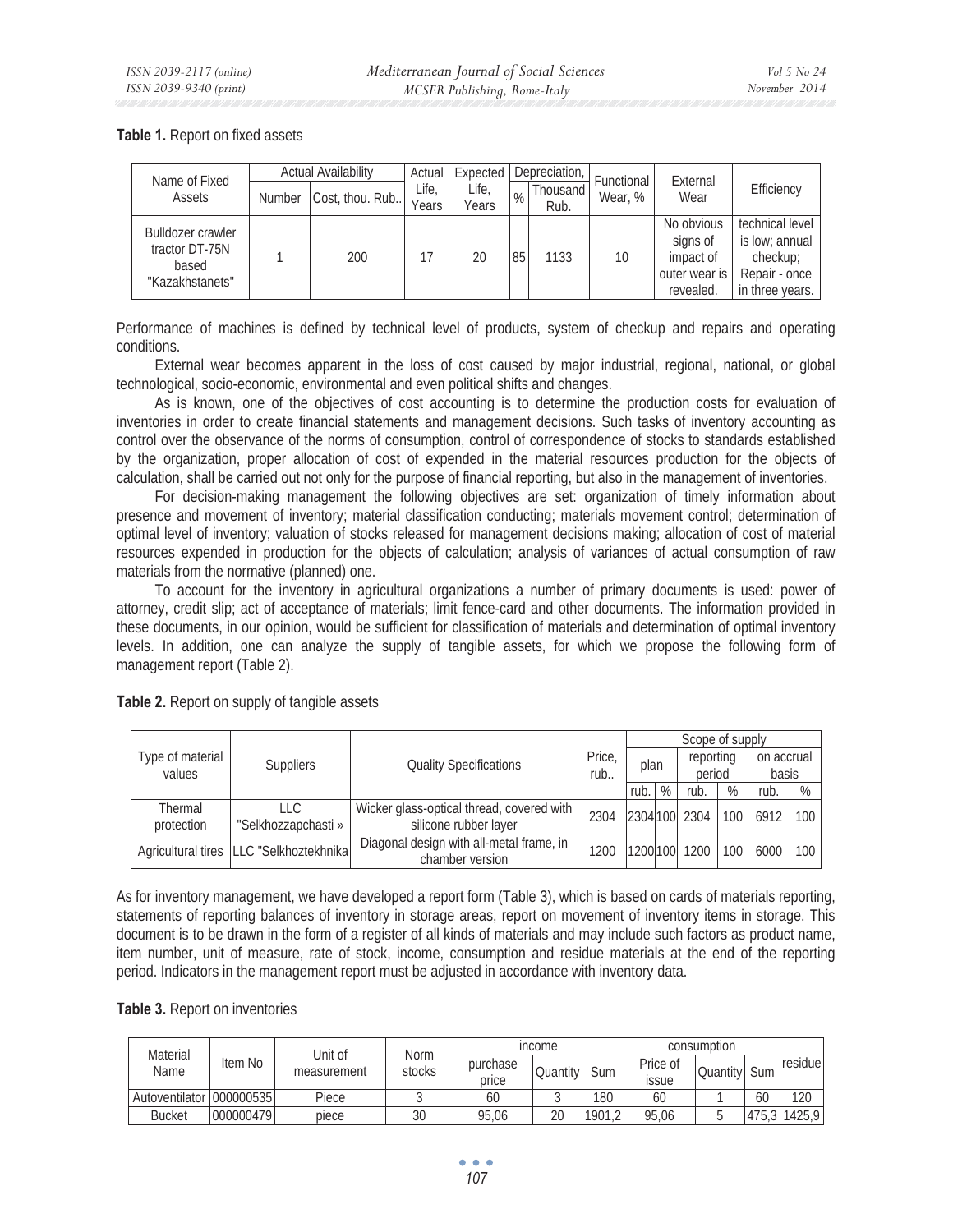When making management decisions on output and sales, management primarily needs information about presence and movement of finished products, formed in operational report. Movement of finished products in agriculture is registered by a variety of primary documents, analytical accounting is carried out in "Statement of sales reporting of products, works and services of agricultural organizations" and in supporting documents "Register of documents for sale of finished products" and "Register of documents for sale of inventories, works and services, fixed assets and other assets". On the basis of accounting information compiled in these documents we offer to make the managerial document "Report on movement of finished products," which will display the following for each product: channels of arrival and sales of finished products, amount of contract revenue actually received in the past month and cumulatively from the beginning of the year, and deviations.

This document is, in our opinion, will help to solve a number of problems, including:

- Evaluation of finished products. As is known, the evaluation of finished products in agriculture is conducted according to the planned (normative) production cost. There are also estimates according to accounting and market prices. According to the most researchers the most appropriate in terms of decision-making is the method of assessing according to the market cost, since in this case, management is provided with the most realistic picture on reflection of finished products in the assets of organization;
- Coordination of production with the work of provision service, namely, a change in the product range due to the customer's needs;

Taking part in the development of the system of discounts for regular customers and maintaining control of the system of discounts to make it contribute to the development of the enterprise in order to achieve the main objectives.

Particular attention should be given to obtaining of managerial information on production costs accounting. In the modern conditions formation of the cost of production is one of the urgent tasks in management decisions.

Upon cost accounting, the main task of managing is production costs management. The main condition for obtaining of reliable data on the cost of production of organization is clearly defined composition of production costs. The main principles of cost accounting organization are: coordination of cost accounting indications with planning indications; inclusion of all production costs of the reporting period in its cost; grouping and reflection of costs on production units, types of products, components and cost items; consistency of cost accounting objects with objects of calculation; providing separate reflection of production costs according to current regulations and deviations from them; maximum approximation of methodology and organization of cost accounting to IAS.

Cost management depends on how is estimated the cost of production (works, services). In the process of calculation, initially it is required to determine accurately the value of primary costs. In this respect it is necessary to carry out permanent monitoring of material values consumption in the course of production. Fairly reasonable calculation of costs of products (works and services) involves a series of successive accounting activities, which provide the formation of real costs for all accounting objects.

During the formation of information for management decisions on accounting for financial performance of organization one must use accounting information that is generated in the accounts of financial results and well presented in "Report on Financial Performance." Management information is generated based on the results of financial analysis performed and is included in managerial document "Report on the results of the work of the unit" (Table 4).

Also, the use in practice of principles of precaution and requirements to business operations documenting take the important part. This practice leads to the fact that the accounting records appear in a few weeks, or even months after the reporting period. In this regard, operational account of contracts and relationships with contractors, movement of material assets, receipts and payments, the feature of which is exceptional focus on management goals, as well as use of nondocumented sources of information, forecast estimates, etc are formed in divisions of organization. With simultaneous use of data of accounting and operational reporting for management accounting the problem of disparate data arises, forcing organization management to use manual or operational data, or accounting.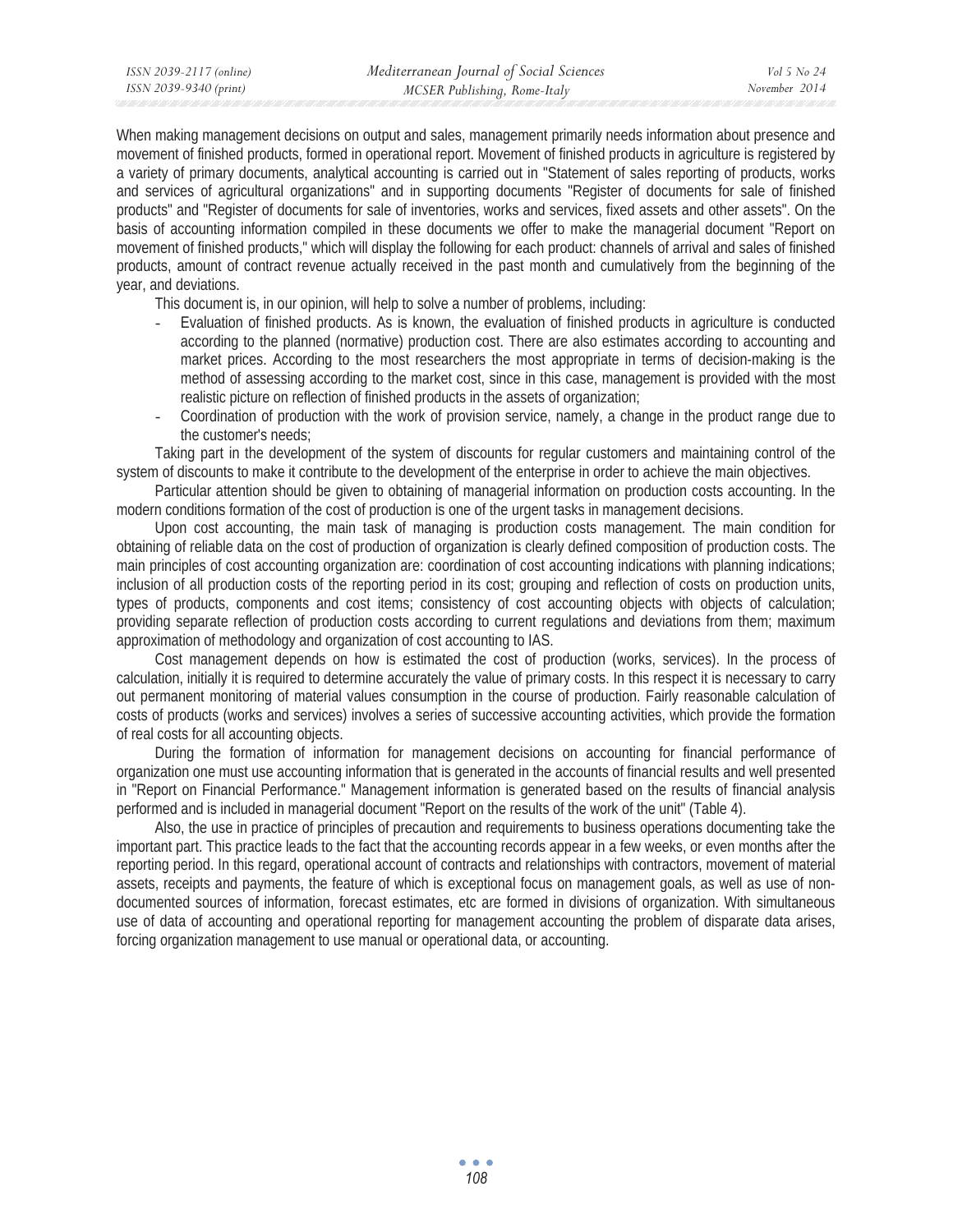#### **Table 4.** Report on the results of division activities for 20XX

|                                                            | Unit        |                |              | Actual    | For the same period of the | the deviations from<br>$+$ , - |                        |  |  |
|------------------------------------------------------------|-------------|----------------|--------------|-----------|----------------------------|--------------------------------|------------------------|--|--|
| Indicators                                                 |             |                | Plan         |           | previous year              | Plan                           | the same period of the |  |  |
|                                                            |             |                |              |           |                            |                                | previous year          |  |  |
| <b>Milk</b>                                                |             |                |              |           |                            |                                |                        |  |  |
| 1.livestock                                                |             | head           | 500<br>65,3  | 500       | 450                        | 0                              | 50                     |  |  |
| 2. yield per 1 head                                        |             |                |              | 63,3      | 69,4                       | $-2$                           | $-6,1$                 |  |  |
| 3. Gross yield                                             |             | 32650<br>C     |              | 31683     | 31259                      | $-967$                         | 424                    |  |  |
| 4. Material expenditures:                                  |             |                |              |           |                            |                                |                        |  |  |
| including<br>feed                                          |             | Thous. Rub.    | 8050         | 8037      | 7592                       | $-13$                          | 445                    |  |  |
| Mineral and organic fertilizers                            |             | Thous. Rub.    |              |           |                            |                                |                        |  |  |
| means of animals protection                                |             | Thous. Rub.    |              |           |                            |                                |                        |  |  |
| combustive lubricating                                     |             |                |              |           |                            |                                |                        |  |  |
| materials                                                  |             | Thous. Rub.    | 1500         | 1330      | 580                        | $-170$                         | 750                    |  |  |
| service of supportive                                      |             | Thous. Rub.    | 355          | 366       |                            | 11                             | 29                     |  |  |
| productions                                                |             |                |              |           | 337                        |                                |                        |  |  |
| 5. Salaries                                                |             | Thous. Rub.    | 3540         | 3630      | 2890                       | 90                             | 740                    |  |  |
| 6. Subscriptions for social needs                          |             | Thous. Rub.    |              |           |                            |                                |                        |  |  |
| 7. Depreciation charges                                    |             | Thous. Rub.    | 4620         | 4588      | 1588                       | $-32$                          | 3000                   |  |  |
| 8. Works and outsourcing                                   |             | Thous. Rub.    |              |           |                            |                                |                        |  |  |
| 9. Other expenses                                          |             | Thous. Rub.    |              |           |                            |                                |                        |  |  |
| 10. Cost total                                             |             | Thous. Rub.    | 18065        | 7951      | 12987                      | $-114$                         | 4964                   |  |  |
| 11. Cost of product unit                                   |             | Rub.           | 553,3        | 566,6     | 415,4                      | 13,3                           | 151,2                  |  |  |
| II. Growth of live weight                                  |             |                |              |           |                            |                                |                        |  |  |
| 1. livestock of animals for breeding and<br>fattening goal |             | head.          | 1250         | 1388      | 612                        | 138                            | 776                    |  |  |
| 2. Growth of live weight, obtained total                   |             | $\mathsf{C}$   | 2320         | 2084      | 2480                       | $-236$                         | $-396$                 |  |  |
| 3. Material expenditures:                                  |             |                |              |           |                            |                                |                        |  |  |
| including                                                  |             | Thous.         | 6500         | 5438      | 6313                       | $-1062$                        | $-875$                 |  |  |
| feed                                                       |             | Rub.           |              |           |                            |                                |                        |  |  |
| Mineral and organic fertilizers                            |             | Thous.<br>Rub. |              |           |                            |                                |                        |  |  |
| means of plants protection                                 |             | Thous.         |              |           |                            |                                |                        |  |  |
|                                                            |             | Rub.<br>Thous. |              |           |                            |                                |                        |  |  |
| combustive lubricating materials                           |             | Rub.           | 1230         | 1587      | 696                        | 357                            | 891                    |  |  |
| -service of supportive productions                         |             | Thous.<br>Rub. | 125          | 205       | 188                        | 80                             | 17                     |  |  |
| 4. Salaries                                                |             | Thous.         |              | 1250 1182 | 2398                       | $-68$                          | $-1216$                |  |  |
|                                                            |             | Rub.<br>Thous. |              |           |                            |                                |                        |  |  |
| 5. Subscriptions for social needs                          |             | Rub.           |              |           |                            |                                |                        |  |  |
| 6. Depreciation charges                                    |             | Thous.<br>Rub. | 71           | 71        | 71                         | $\boldsymbol{0}$               | $\boldsymbol{0}$       |  |  |
| 7. Works and outsourcing                                   |             | Thous.<br>Rub. |              |           |                            |                                |                        |  |  |
| 8. Other expenses                                          |             | Thous.<br>Rub. |              |           |                            |                                |                        |  |  |
| 9. Cost total                                              | Thous.      | 9176           | 8483         | 9666      | $-693$                     | $-1183$                        |                        |  |  |
| 10. Cost of product unit                                   | Rub.<br>rub |                | 3955,13464,3 | 3897,5    |                            | $-428,2$                       |                        |  |  |
|                                                            |             |                |              |           | 485,8                      |                                |                        |  |  |

To eliminate the existing contradictions, we consider it is necessary for management accounting to use in organizations internal reporting data within a single information space of accounting information on the basis of ERP-system. In this